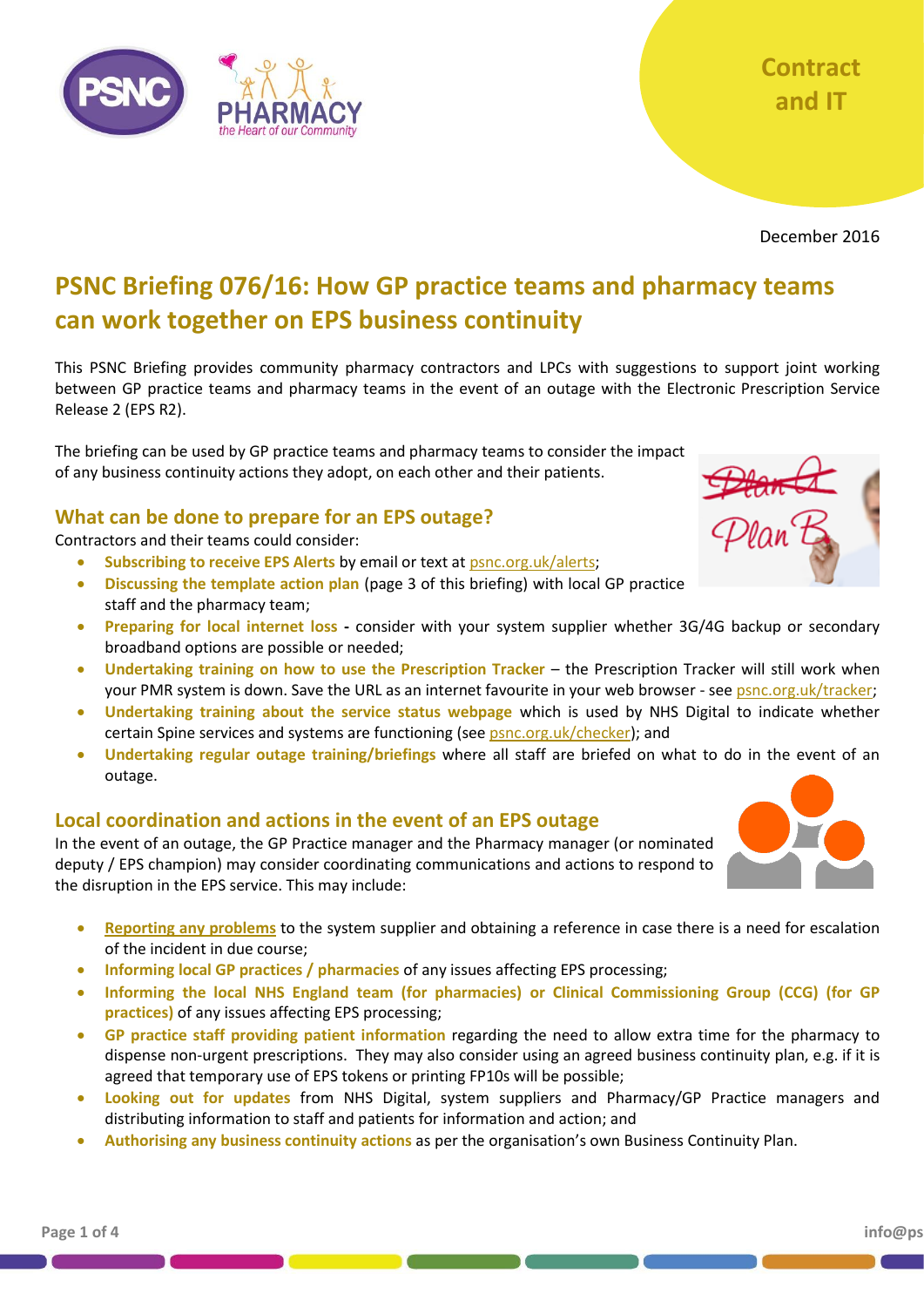

For any problems expected to last up to 24 hours, pharmacy teams and GP practice teams may consider working together to coordinate action locally based on the nature of disruption to EPS and individual patients' needs.

For any problems expected to last over 24 hours, bodies such as the CCG, LPC, Local Medical Committee (LMC), and local NHS England team may consider meeting to agree advice for pharmacy teams, general practice teams and patients, and the coordination of communications to minimise the adverse impact on all parties.

#### **Consider appropriate options or use of the table (below)**

Depending on the nature and anticipated length of disruption to EPS and individual patient circumstances, consider implementing the actions in the table\* below. These actions, where agreed, may be considered in the order they appear in the table, i.e. working your way down the table if the EPS disruption persists and short / medium term options are no longer appropriate.



#### **Further information**

- Detailed pharmacy business continuity plan template: [psnc.org.uk/bcp](http://www.psnc.org.uk/bcp)
- NHS Digital EPS Programme: [systems.digital.nhs.uk/eps](http://systems.digital.nhs.uk/eps)

Read more about EPS pharmacy / GP joint working at: **PSNC Briefing 076.16 EPS pharmacy and GP** checklist - working [together.](http://psnc.org.uk/contract-it/psnc-briefings-pharmacy-contract-and-it/psnc-briefing-07516-eps-pharmacy-and-gp-checklist-working-together-december-2016/) You can find out more about EPS at [psnc.org.uk/eps.](http://psnc.org.uk/eps)

If you have queries on this PSNC Briefing or you require more information please contact [Daniel Ah-Thion, Community](mailto:Daniel%20Ah-Thion@psnc.org.uk)  [Pharmacy IT](mailto:Daniel%20Ah-Thion@psnc.org.uk) Lead.

\*The wording in the table below is based on a template developed/endorsed in 2016 by East Sussex LPC, Surrey and Sussex LMCs, Eastbourne, Hailsham and Seaford CCG, Hastings and Rother CCG, High Weald Lewes Havens CCG.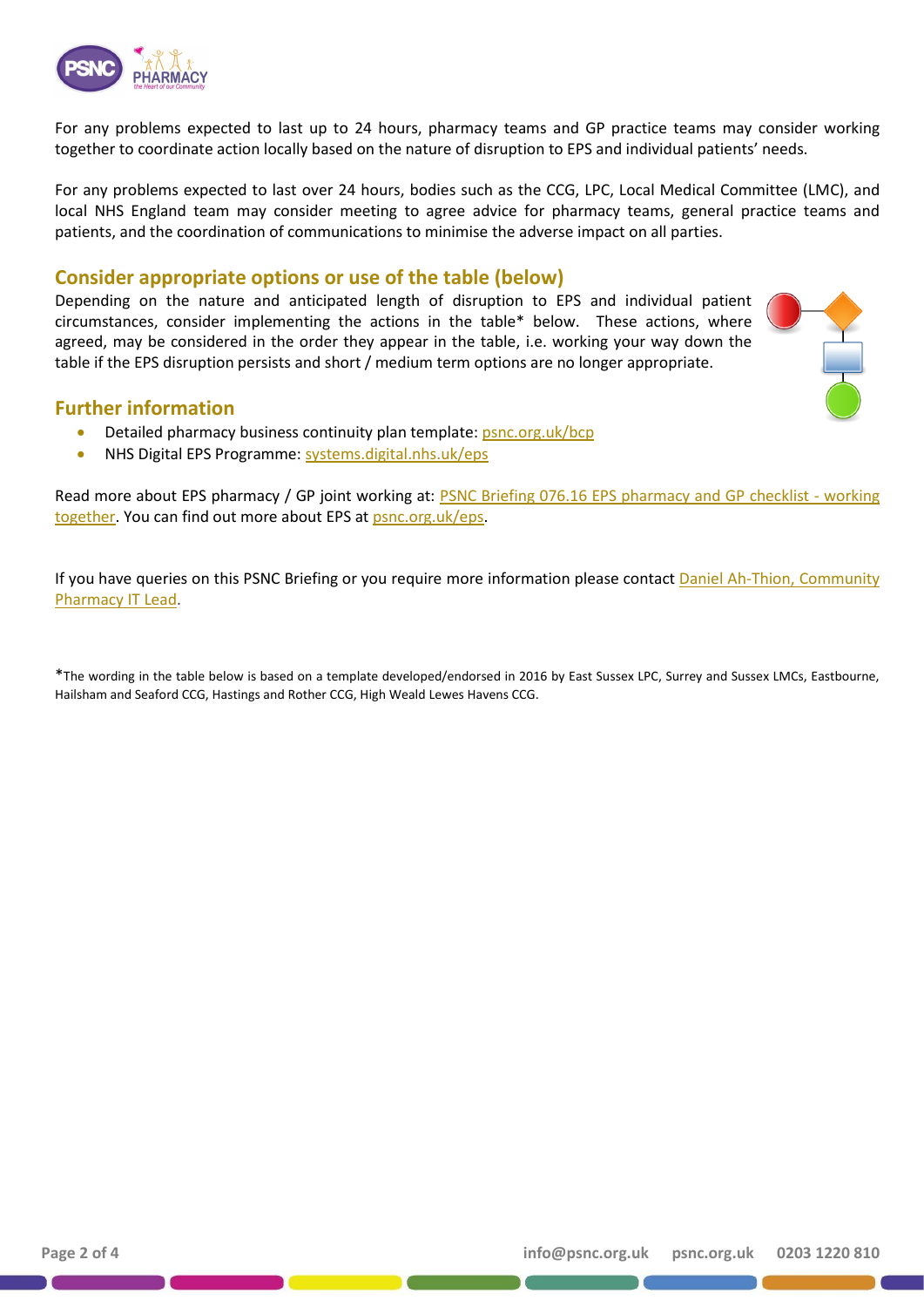

# **How general practices and pharmacies can work together on EPS business continuity**

| <b>Actions to consider</b> |                                                                                                             | <b>Possible impact on patient</b>                                                          |                                                                                                                                                                                                                                                | <b>Possible impact on GP practice</b>                                                                                                                             |                                                                                                                                                                                                                                                     | <b>Possible impact on pharmacy</b>                                                                                                                                                                |                                                                                                                                                                                                                                                             | When might this<br>option be                                                                                                             |
|----------------------------|-------------------------------------------------------------------------------------------------------------|--------------------------------------------------------------------------------------------|------------------------------------------------------------------------------------------------------------------------------------------------------------------------------------------------------------------------------------------------|-------------------------------------------------------------------------------------------------------------------------------------------------------------------|-----------------------------------------------------------------------------------------------------------------------------------------------------------------------------------------------------------------------------------------------------|---------------------------------------------------------------------------------------------------------------------------------------------------------------------------------------------------|-------------------------------------------------------------------------------------------------------------------------------------------------------------------------------------------------------------------------------------------------------------|------------------------------------------------------------------------------------------------------------------------------------------|
|                            |                                                                                                             | Advantages                                                                                 | <b>Challenges</b>                                                                                                                                                                                                                              | Advantages                                                                                                                                                        | <b>Challenges</b>                                                                                                                                                                                                                                   | Advantages                                                                                                                                                                                        | <b>Challenges</b>                                                                                                                                                                                                                                           | appropriate? $1$                                                                                                                         |
| 1.                         | <b>Delaying</b><br>collection of<br>Rx: asking the<br>patient to<br>return.                                 | Patient could<br>be consulted<br>to ensure this<br>is acceptable<br>in the short-<br>term. | Risk of inconvenience.<br>It is expected this<br>approach should not<br>delay urgently needed<br>access to medicines.                                                                                                                          | No additional work<br>expected.                                                                                                                                   | Risk of patient<br>complaints about EPS.                                                                                                                                                                                                            | May be less disruptive<br>to work flow.                                                                                                                                                           | Risk of patient<br>complaints about EPS.                                                                                                                                                                                                                    | <b>Short - Medium</b><br>term solution<br>depending on<br>patients' clinical<br>needs and their<br>ability to return<br>to the pharmacy. |
| 2.                         | <b>Delivering</b><br>medicines to<br>patients when<br><b>Rxs become</b><br>available.                       | Patient does<br>not need to<br>return to the<br>pharmacy.                                  | Inconvenience -<br>patient may not be at<br>home when a delivery<br>is attempted.                                                                                                                                                              | No additional work<br>expected.                                                                                                                                   | Risk of patient<br>complaints about EPS.                                                                                                                                                                                                            | May help maintain<br>patient loyalty.                                                                                                                                                             | Risk of patient<br>complaints about EPS.<br>Extra cost and<br>administration.                                                                                                                                                                               | Medium - Long<br>term solution<br>depending on<br>patient clinical<br>need and their<br>ability to return<br>to the pharmacy.            |
| З.                         | Emergency<br>supply at the<br>request of the<br>prescriber,<br>alongside the<br>issuing of an<br>EPS token. | Patient gets a<br>supply of<br>medicines<br>with minimal<br>further delay.                 | If a patient is<br>prescribed a Controlled<br>Drug in Schedules 1, 2<br>or 3 (except<br>phenobarbitone or<br>phenobarbitone<br>sodium for epilepsy)<br>this cannot be supplied<br>as an emergency<br>supply at the request<br>of a prescriber. | Patient gets<br>medicines. Printing<br>EPS tokens can be<br>done in bulk by<br>practice support<br>team. No clinical<br>workload<br>implications are<br>expected. | Admin work to identify<br>Rx, re-print, sort and<br>distribute EPS tokens.<br>In event that a legal Rx<br>cannot be supplied to<br>the pharmacy within 72<br>hours of the emergency<br>supply, the GP should<br>issue a paper FP10<br>prescription. | Patient gets medicines<br>in line with their Rx.<br>Pharmacy knows there<br>is a legal Rx in the<br>system.<br>Pharmacy has an EPS<br>token to reconcile with<br>EPS Rx when EPS is<br>available. | Potential delay obtaining<br>the EPS token from GP.<br>Rx to be supplied by<br>prescriber within 72<br>hours.<br>If reconciliation with EPS<br>Rx is not possible in this<br>timescale, pharmacy will<br>need to request a<br>replacement paper FP10<br>Rx. | Medium - Long<br>term where<br>delayed collection<br>/ delivery is no<br>longer<br>appropriate.                                          |

<sup>&</sup>lt;sup>1</sup> For EPS business continuity purposes, you may consider short term as 1-4 hours, medium term as 2-24 hours and long term over 24 hours.

 $\ddot{\phantom{a}}$